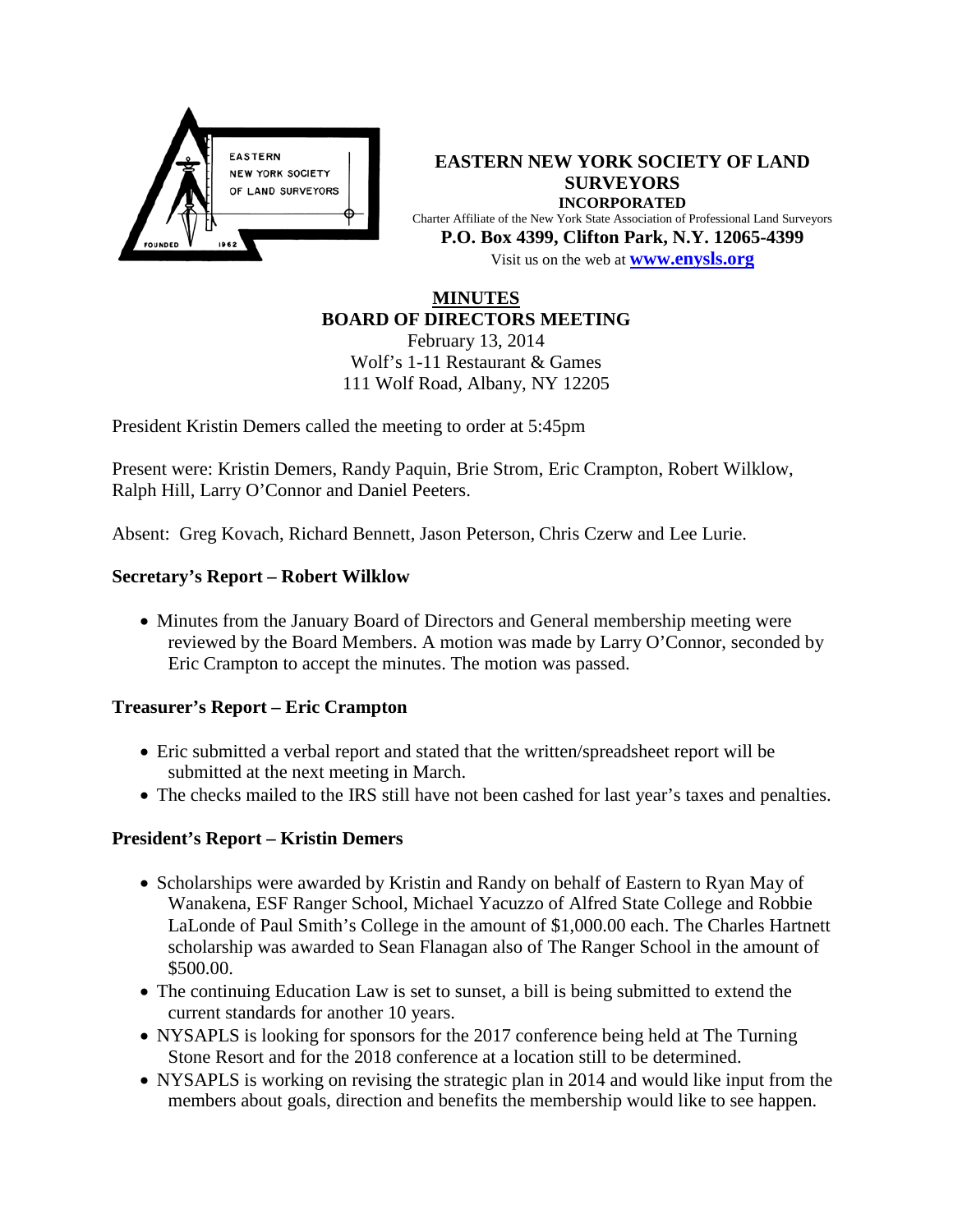- The State Education Department is reviewing NYSAPLS continuing education credit rules and allowances.
- The next NYSAPLS BOD meeting will be held March 21, 2014.

## **Executive Vice President's Report – Randy Paquin**

• No report

## **Vice President's Report Brie Strom**

• No report

# **STANDING COMMITTEES:**

Constitution & By-laws: Larry O'Connor, Bill Schraa and Randy Paquin: No report.

Continuing Education: Jody Lounsbury, Chuck Lent and Larry O'Connor: No report.

Ethics: Jim Vianna, Jeff Ostertag and Kevin Rounds: No report.

Finance: Bill Darling and Chris Czerw: No report.

Legislative: Larry O'Connor: No report.

Program: Randy Paquin, Larry O'Connor:

- Randy stated again that he would like to step down from the Program Committee.
- The next General Membership meeting March 13th will probably be a NYSAPLS webinar depending on the topic. The meeting is tentatively to be held at The Shaker Ridge Country Club.

Public Relations: Jody Lounsbury, Brie Strom: No report.

Scholastic Development: Kristin Demers and Randy Paquin:

• The scholarships were presented at the conference (refer to the President's report for student names and amounts)

Business Practice & Technical Information: Chris Czerw: No report.

Membership: Robert Wilklow and Steve Dickson: No report.

Website: Richard Bennett: No report

Old Business: None

New Business: Larry O'Connor made a motion to donate \$100.00 in memory of Paul Tommell to a memorial account established in his name at the Adirondack Trust Co. seconded by Randy Paquin. The motion passed.